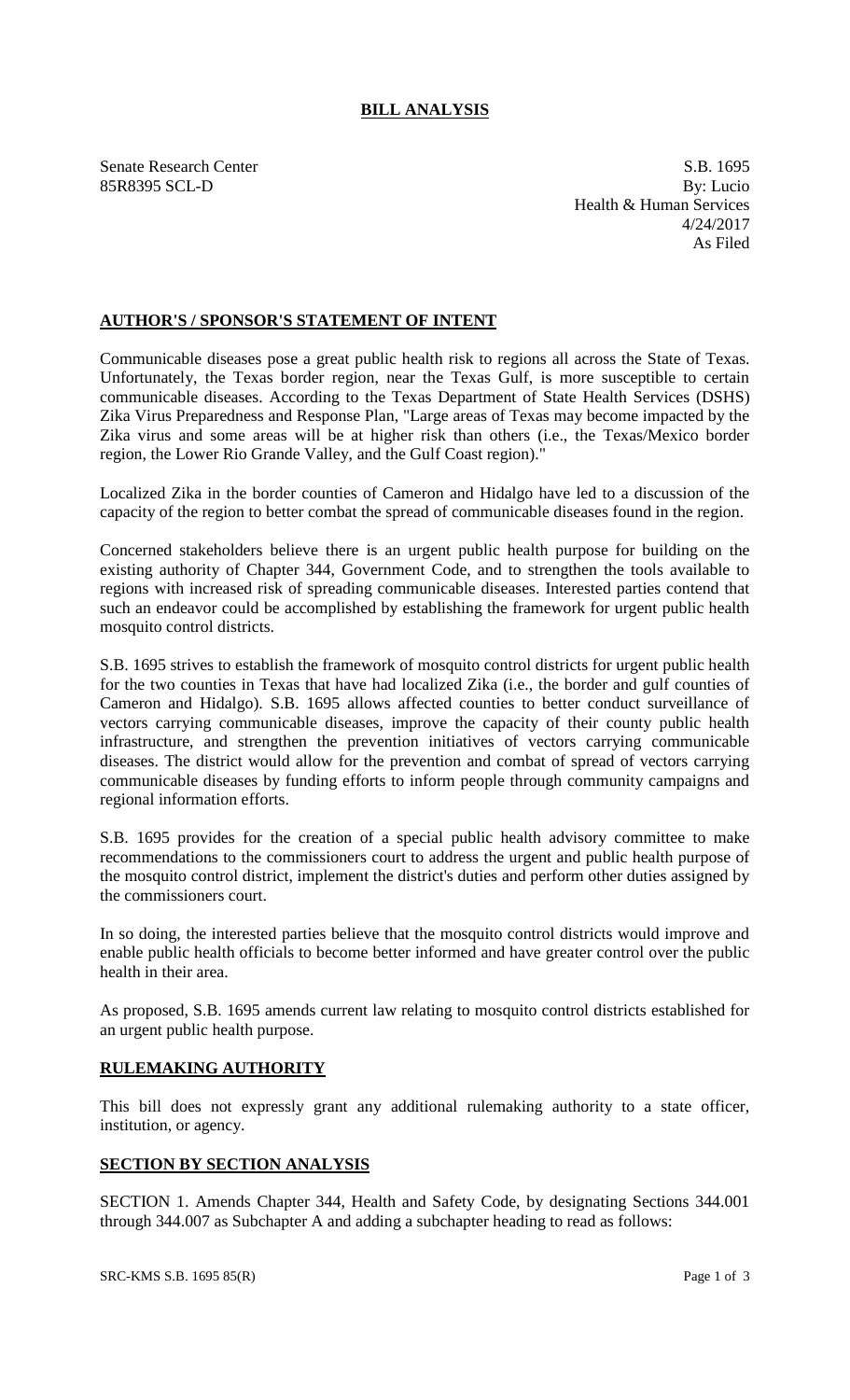#### SUBCHAPTER A. ESTABLISHMENT, OPERATION, AND DISSOLUTION OF MOSQUITO CONTROL DISTRICTS

#### SECTION 2. Amends Chapter 344, Health and Safety Code, by adding Subchapter B, as follows:

## SUBCHAPTER B. ESTABLISHMENT OF MOSQUITO CONTROL DISTRICTS FOR URGENT PUBLIC HEALTH PURPOSE

Sec. 344.051. DEFINITION. Defines "department" as the Department of State Health Service (DSHS).

Sec. 344.052. LEGISLATIVE FINDINGS. Provides that the legislature finds that:

(1) scientists have concluded the Zika virus is a cause for microcephaly and other severe fetal brain defects;

(2) DSHS has reported that counties in the Gulf Coast region and on the international border with Mexico are at the highest risk in this state of developing localized cases of the Zika virus;

(3) Cameron County, which is located on the international border with Mexico, has had as of December 2016 at least five documented cases of locally transmitted Zika virus;

(4) the powers of a mosquito control district may be effective in combating the increased risk of transmission of the Zika virus; and

(5) there is an urgent public health purpose for establishing a mosquito control district in Cameron and Hidalgo Counties and other high-risk counties to contain, eradicate, and treat problems associated with communicable diseases, including the Zika virus, the dengue virus, and the chikungunya virus, that are carried by mosquitos.

Sec. 344.053. APPLICABILITY OF SUBCHAPTER. Provides that this subchapter applies only to a county located on the international border with Mexico for which DSHS has documented a locally transmitted case of the Zika virus or that is adjacent to a county described by Subdivision (1).

Sec. 344.054.ESTABLISHMENT. Authorizes a county described by Section 344.053 to establish an urgent public health mosquito control district on issuance of an order by the county judge or commissioners court of the county stating that an urgent public health purpose requires establishment of the district and ordering an election under Section 344.001 (Election on Establishment and Tax Levy).

Sec. 344.055. DUTIES OF COUNTY ESTABLISHING DISTRICT. Requires a county that establishes an urgent public health mosquito control district under this subchapter to:

(1) conduct surveillance of vectors carrying communicable disease;

(2) address the capacity of the county public health infrastructure, including by:

(A) establishing and operating communicable disease and illness identification laboratories;

(B) training and hiring public health personnel and research fellows;

(C) matching state, federal, and private initiatives and efforts aimed at addressing and mitigating health and environmental conditions that contribute to the breeding, development, and spread of vectors carrying communicable disease;